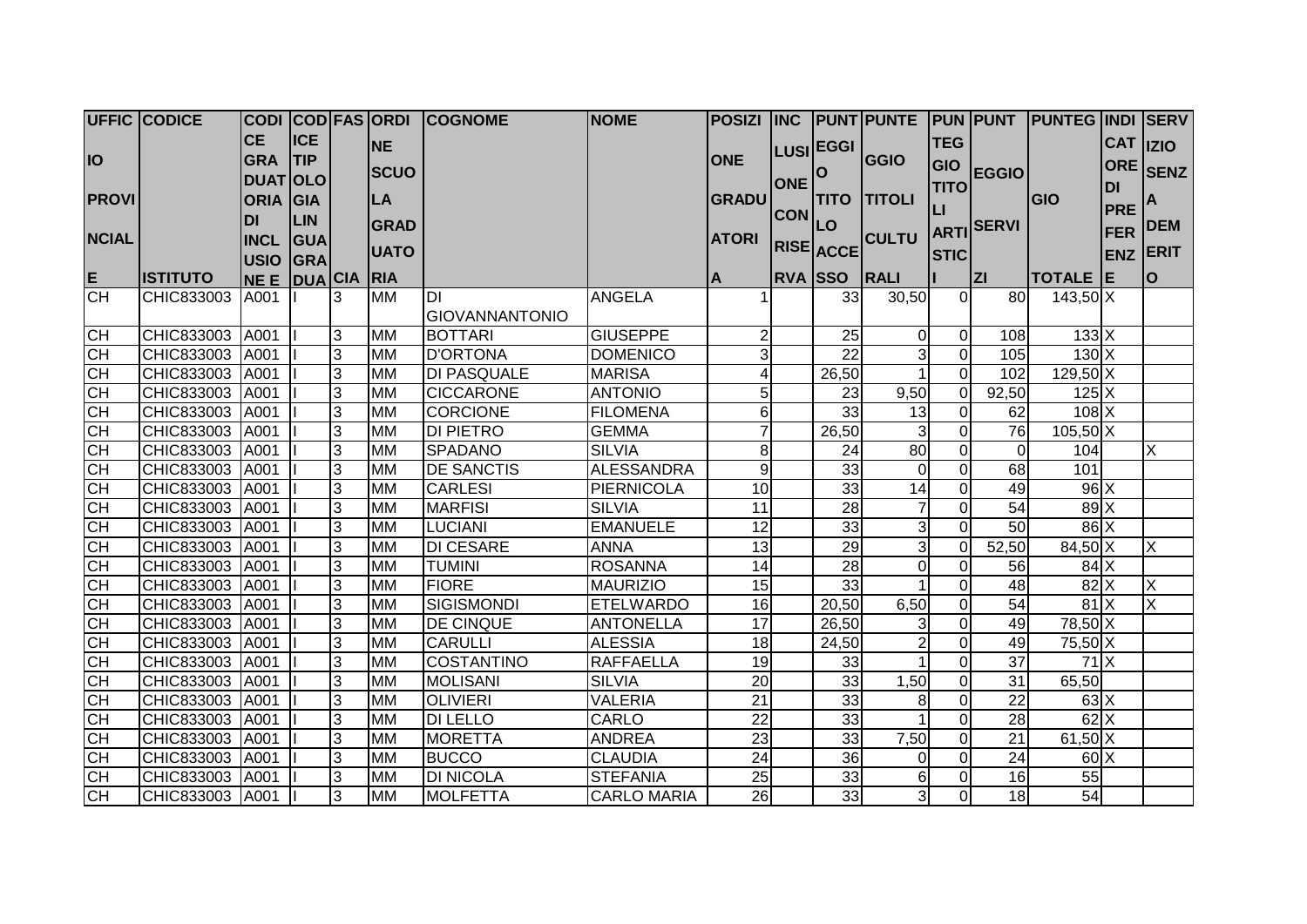| СH              | CHIC833003 | A001 | 3 | <b>MM</b> | <b>CACCIATORE</b>  | <b>DAMIANO</b>    | 27              | 35,50           | $\overline{0}$  | $\overline{0}$ | 18              | $53,50$ X          |   |
|-----------------|------------|------|---|-----------|--------------------|-------------------|-----------------|-----------------|-----------------|----------------|-----------------|--------------------|---|
| CH              | CHIC833003 | A001 | 3 | <b>MM</b> | <b>CAVALLINI</b>   | <b>EMANUELE</b>   | $\overline{28}$ | 33              | $\overline{14}$ | $\Omega$       | 6               | 53                 |   |
| СH              | CHIC833003 | A001 | 3 | <b>MM</b> | LELLA              | <b>LUISELLA</b>   | 29              | 24              | 4,50            | $\overline{0}$ | 24              | 52,50 X            |   |
| <b>CH</b>       | CHIC833003 | A001 | 3 | <b>MM</b> | <b>DI SCERNI</b>   | <b>DANIELA</b>    | $\overline{30}$ | 33              | $\Omega$        | $\Omega$       | 19              | 52                 |   |
| CH              | CHIC833003 | A001 | 3 | <b>MM</b> | <b>SPERADDIO</b>   | <b>DIEGO</b>      | 31              | 24              | 16,50           | $\Omega$       | 11              | $\overline{5}1,50$ |   |
| CH              | CHIC833003 | A001 | 3 | <b>MM</b> | <b>FANTASIA</b>    | <b>FRANCESCA</b>  | $\overline{32}$ | 33              |                 | $\overline{0}$ | 16              | 50                 |   |
| <b>CH</b>       | CHIC833003 | A001 | 3 | <b>MM</b> | <b>CAVALLUCCI</b>  | <b>GIULIO</b>     | 33              | 33              | 4               | $\overline{0}$ | 12              | 49X                |   |
| $\overline{CH}$ | CHIC833003 | A001 | 3 | <b>MM</b> | <b>PUNTILLO</b>    | <b>ROSA</b>       | $\overline{34}$ | 33              | $\overline{2}$  | $\Omega$       | 14              | 49X                |   |
| <b>CH</b>       | CHIC833003 | A001 | 3 | <b>MM</b> | <b>DI LORETO</b>   | <b>ROBERTA</b>    | 35              | 33              | $\overline{3}$  | $\Omega$       | 12              | $48$ $X$           |   |
| CH              | CHIC833003 | A001 | 3 | <b>MM</b> | <b>DI BIASE</b>    | <b>NICOLA</b>     | 36              | 33              | 15              | $\overline{0}$ | $\Omega$        | $48$ $X$           | X |
| СH              | CHIC833003 | A001 | 3 | <b>MM</b> | <b>FABRIZIO</b>    | <b>LILIANA</b>    | 37              | 33              | 1               | $\Omega$       | 14              | 48                 |   |
| <b>CH</b>       | CHIC833003 | A001 | 3 | <b>MM</b> | <b>DI CAPUA</b>    | <b>MARIANGELA</b> | 38              | 33              | 1,50            | $\overline{0}$ | 12              | 46,50              |   |
| СH              | CHIC833003 | A001 | 3 | <b>MM</b> | <b>GALIZIA</b>     | <b>SIMONA</b>     | 39              | 33              |                 | $\Omega$       | 12              | $46 \times$        |   |
|                 |            |      |   |           |                    | <b>ASSUNTA</b>    |                 |                 |                 |                |                 |                    |   |
| CH              | CHIC833003 | A001 | 3 | <b>MM</b> | <b>RICCIUTI</b>    | <b>CLEMENTINA</b> | 40              | 26              | 1,50            | $\Omega$       | 18              | 45,50 X            | X |
| СH              | CHIC833003 | A001 | 3 | <b>MM</b> | <b>BARATTUCCI</b>  | <b>LUANA</b>      | 41              | 33              | $\Omega$        | $\overline{0}$ | 12              | $45\text{X}$       |   |
| СH              | CHIC833003 | A001 | 3 | <b>MM</b> | <b>PIZZI</b>       | <b>SARA</b>       | 42              | 33              | 11              | $\overline{0}$ | $\Omega$        | 44 X               | X |
| CH              | CHIC833003 | A001 | 3 | <b>MM</b> | <b>ARCOBELLI</b>   | LUCA              | 43              | 25              | 1               | $\overline{0}$ | 18              | 44                 |   |
| <b>CH</b>       | CHIC833003 | A001 | 3 | <b>MM</b> | <b>TILLI</b>       | <b>GIULIA</b>     | 44              | 24              | 0,50            | $\overline{0}$ | 18              | 42,50              |   |
| <b>CH</b>       | CHIC833003 | A001 | 3 | <b>MM</b> | <b>LAFRATTA</b>    | <b>GIANNI</b>     | 45              | 33              | 2,50            | $\Omega$       | 6               | 41,50 X            |   |
| CH              | CHIC833003 | A001 | 3 | <b>MM</b> | <b>CANDELORO</b>   | LUCILLA           | 46              | 33              | 3               | $\Omega$       | 5               | 41                 |   |
| 공공              | CHIC833003 | A001 | 3 | <b>MM</b> | <b>BILOTTA</b>     | <b>ADA</b>        | 47              | 33              | $\overline{7}$  | $\Omega$       | $\Omega$        | 40                 |   |
|                 | CHIC833003 | A001 | 3 | <b>MM</b> | <b>CONSALVI</b>    | <b>JESSICA</b>    | 48              | 33              | 3               | $\overline{0}$ | 4               | 40                 |   |
| Е               | CHIC833003 | A001 | 3 | <b>MM</b> | <b>BOCCHINI</b>    | <b>DIEGO</b>      | 49              | $\overline{26}$ | $\overline{14}$ | $\mathbf 0$    | $\Omega$        | 40                 |   |
| СH              | CHIC833003 | A001 | 3 | <b>MM</b> | <b>BOMBA</b>       | <b>ROBERTA</b>    | 50              | 29              | 10              | $\overline{0}$ | $\Omega$        | 39                 |   |
| СH              | CHIC833003 | A001 | 3 | <b>MM</b> | <b>MENNA</b>       | <b>STEFANIA</b>   | 51              | 33              | 4               | $\Omega$       | $\overline{2}$  | 39                 |   |
| <b>CH</b>       | CHIC833003 | A001 | 3 | <b>MM</b> | <b>ASSOGNA</b>     | <b>CHRISTIAN</b>  | 52              | 33              | $\overline{0}$  | $\overline{0}$ | 6               | 39                 |   |
| <b>CH</b>       | CHIC833003 | A001 | 3 | <b>MM</b> | <b>MARCHIONE</b>   | <b>FRANCESCO</b>  | 53              | 33              | 4,50            | $\Omega$       | $\Omega$        | 37,50              |   |
| <b>CH</b>       | CHIC833003 | A001 | 3 | <b>MM</b> | <b>FLAMMINIO</b>   | <b>SERENA</b>     | 54              | 33              | 0,50            | $\mathbf 0$    | 4               | 37,50              |   |
| CH              | CHIC833003 | A001 | 3 | <b>MM</b> | <b>REALE</b>       | <b>MICHELE</b>    | 55              | $\overline{24}$ |                 | $\overline{0}$ | $\overline{12}$ | 37X                | X |
| <b>CH</b>       | CHIC833003 | A001 | 3 | <b>MM</b> | <b>GIAMMARCO</b>   | <b>ALESSIA</b>    | 56              | $\overline{29}$ | $\overline{c}$  | $\mathbf 0$    | 6               | 37X                |   |
| CH              | CHIC833003 | A001 | 3 | <b>MM</b> | <b>DELLA TORRE</b> | <b>DILETTA</b>    | $\overline{57}$ | 33              | 4               | $\Omega$       | $\Omega$        | 37                 |   |
| CH              | CHIC833003 | A001 | 3 | <b>MM</b> | <b>GIOVANNELLI</b> | <b>MARITZA</b>    | 58              | 33              | 4               | $\Omega$       | $\Omega$        | $\overline{37}$    |   |
| <b>CH</b>       | CHIC833003 | A001 | 3 | <b>MM</b> | <b>CANCI</b>       | <b>DANILA</b>     | 59              | 27,50           | 9               | $\overline{0}$ | $\Omega$        | 36,50              |   |
| SH              | CHIC833003 | A001 | 3 | <b>MM</b> | <b>PEDONE</b>      | <b>LAVINIA</b>    | 60              | 33              | $\overline{3}$  | $\overline{0}$ |                 | 36                 |   |
|                 |            |      |   |           |                    |                   |                 |                 |                 |                |                 |                    |   |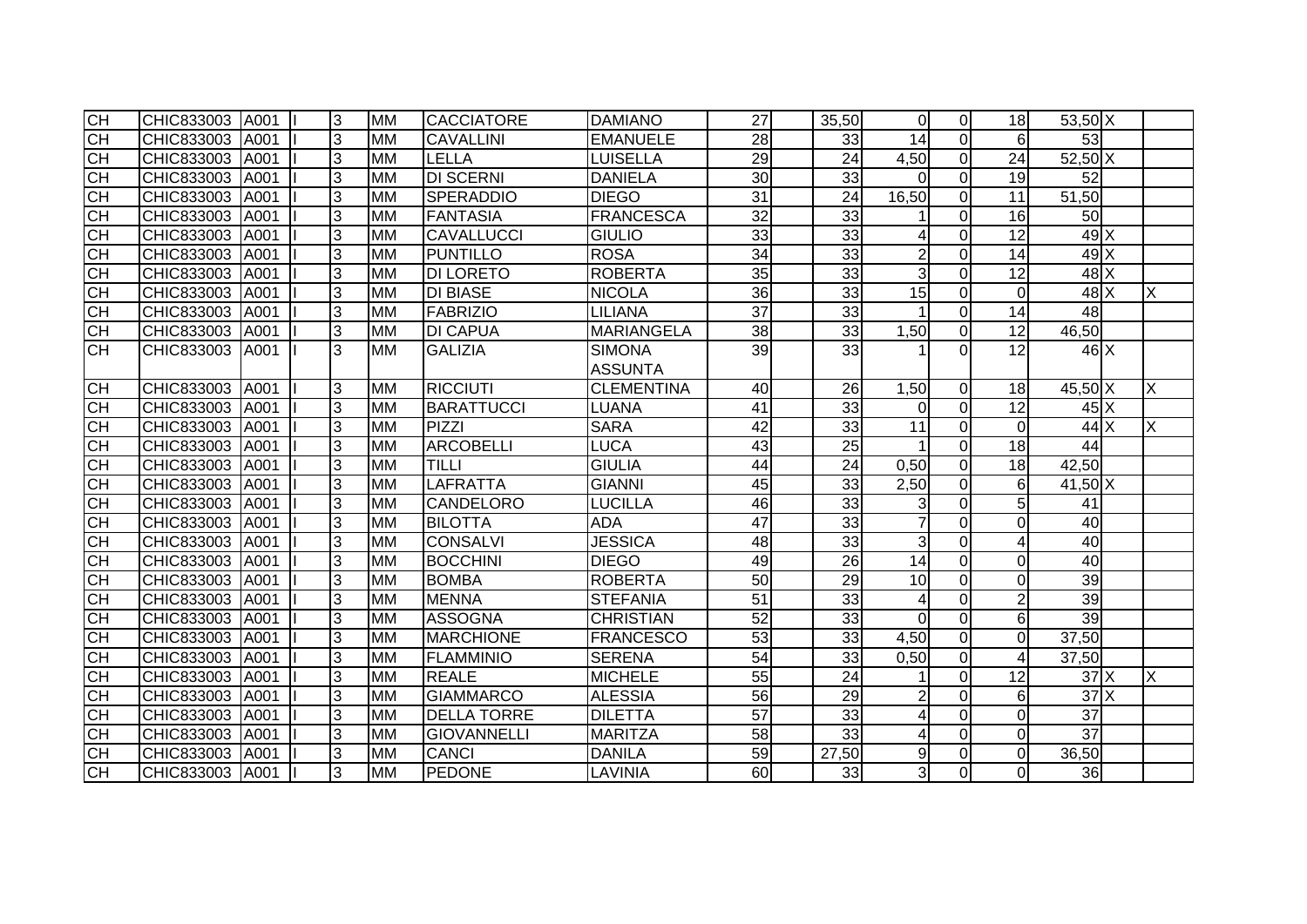| CH        | CHIC833003 | A001 | 3 | <b>MM</b> | <b>CIAMMETTI</b>    | GIORGIO             | 61              | 25,50           | 10,50          | $\Omega$       | $\Omega$       | 36                    |                         |
|-----------|------------|------|---|-----------|---------------------|---------------------|-----------------|-----------------|----------------|----------------|----------------|-----------------------|-------------------------|
|           |            |      |   |           |                     | <b>GIANLUCA</b>     |                 |                 |                |                |                |                       |                         |
| <b>CH</b> | CHIC833003 | A001 | 3 | <b>MM</b> | <b>CROCE</b>        | <b>SILVIA</b>       | 62              | 33              | 1              | $\overline{0}$ | $\overline{2}$ | 36                    |                         |
| <b>CH</b> | CHIC833003 | A001 | 3 | <b>MM</b> | <b>SACCHINI</b>     | <b>PAOLO</b>        | 63              | 33              | 3              | $\overline{0}$ | $\mathbf 0$    | 36                    |                         |
| <b>CH</b> | CHIC833003 | A001 | 3 | <b>MM</b> | <b>MORA</b>         | <b>EMANUELA</b>     | 64              | 33              | 2,50           | $\overline{0}$ | $\Omega$       | $35,50$ X             |                         |
| <b>CH</b> | CHIC833003 | A001 | 3 | <b>MM</b> | <b>PRIMOMO</b>      | <b>ANDREA</b>       | 65              | 26,50           | 9              | $\overline{0}$ | $\Omega$       | $35,50$ X             |                         |
| СH        | CHIC833003 | A001 | 3 | <b>MM</b> | <b>MARTINELLI</b>   | <b>ANNALISA</b>     | 66              | 33              | $\overline{0}$ | $\overline{0}$ | $\overline{2}$ | $35\overline{\times}$ | X                       |
| <b>CH</b> | CHIC833003 | A001 | 3 | <b>MM</b> | <b>BOSCO</b>        | <b>SILVIA</b>       | 67              | 33              | $\overline{c}$ | $\Omega$       | $\Omega$       | $35\text{X}$          |                         |
| <b>CH</b> | CHIC833003 | A001 | 3 | <b>MM</b> | <b>PIRRO</b>        | <b>LAURA</b>        | 68              | 33              | $\overline{2}$ | $\overline{0}$ | $\mathbf 0$    | 35                    |                         |
| CH        | CHIC833003 | A001 | 3 | <b>MM</b> | <b>DESARIO</b>      | FRANCA              | 69              | $\overline{27}$ | $\overline{1}$ | $\overline{0}$ | $\overline{7}$ | 35                    |                         |
| CH        | CHIC833003 | A001 | 3 | <b>MM</b> | <b>MANCINI</b>      | <b>VALENTINA</b>    | 70              | 33              | 1,50           | $\Omega$       | $\Omega$       | $34,50$ X             |                         |
|           |            |      |   |           |                     | PIA                 |                 |                 |                |                |                |                       |                         |
| <b>CH</b> | CHIC833003 | A001 | 3 | <b>MM</b> | <b>SABATINI</b>     | <b>GIULIA</b>       | 71              | 33              | 1,50           | $\overline{0}$ | $\overline{0}$ | 34,50                 |                         |
| <b>CH</b> | CHIC833003 | A001 | 3 | <b>MM</b> | <b>SCUTTI</b>       | <b>VALENTINA</b>    | $\overline{72}$ | 33              | 1,50           | $\overline{0}$ | $\overline{0}$ | 34,50                 |                         |
| CH        | CHIC833003 | A001 | 3 | <b>MM</b> | <b>D'ORAZIO</b>     | <b>DANILO</b>       | $\overline{73}$ | 29              | 5,50           | $\overline{0}$ | $\Omega$       | 34,50                 |                         |
| E         | CHIC833003 | A001 | 3 | <b>MM</b> | <b>MACCARONE</b>    | <b>GIULIA</b>       | $\overline{74}$ | 33              |                | $\mathbf 0$    | $\Omega$       | 34                    |                         |
| CH        | CHIC833003 | A001 | 3 | <b>MM</b> | <b>CASALANGUIDA</b> | <b>DARIO</b>        | 75              | 33              | $\overline{0}$ | $\mathbf 0$    |                | $\overline{34}$       |                         |
| CH        | CHIC833003 | A001 | 3 | <b>MM</b> | <b>PUTIGNANO</b>    | <b>VALERIA</b>      | 76              | 27              | 1              | $\Omega$       | 6              | 34                    |                         |
|           |            |      |   |           |                     | <b>MARIA</b>        |                 |                 |                |                |                |                       |                         |
| <b>CH</b> | CHIC833003 | A001 | 3 | <b>MM</b> | <b>FORGIONE</b>     | <b>MARIANNA</b>     | $\overline{77}$ | 33              | 0,50           | $\overline{0}$ | $\overline{0}$ | $33,50$ X             |                         |
| <b>CH</b> | CHIC833003 | A001 | 3 | <b>MM</b> | <b>PAOLUCCI</b>     | <b>FRANCESCA</b>    | $\overline{78}$ | 29              | 4,50           | $\overline{0}$ | $\overline{0}$ | 33,50                 | X                       |
| <b>CH</b> | CHIC833003 | A001 | 3 | <b>MM</b> | <b>DI VINCENZO</b>  | <b>SIMONA</b>       | $\overline{79}$ | 26              | 5,50           | $\overline{0}$ | $\overline{2}$ | 33,50                 | X                       |
| CH        | CHIC833003 | A001 | 3 | <b>MM</b> | <b>RUCCI</b>        | <b>MONICA</b>       | 80              | 33              | 0,50           | $\mathbf 0$    | $\overline{0}$ | 33,50                 |                         |
| E         | CHIC833003 | A001 | 3 | <b>MM</b> | <b>ESPOSITO</b>     | <b>CHIARA</b>       | 81              | 33              | 0,50           | $\pmb{0}$      | $\overline{0}$ | 33,50                 |                         |
| <b>CH</b> | CHIC833003 | A001 | 3 | <b>MM</b> | <b>DI RENZO</b>     | <b>ERICA</b>        | 82              | 33              | 0,50           | $\pmb{0}$      | $\overline{0}$ | 33,50                 |                         |
| <b>CH</b> | CHIC833003 | A001 | 3 | <b>MM</b> | <b>MANDANICI</b>    | <b>MARIA CHIARA</b> | 83              | 33              | 0,50           | $\Omega$       | $\Omega$       | 33,50                 |                         |
|           |            |      |   |           |                     |                     |                 |                 |                |                |                |                       |                         |
| <b>CH</b> | CHIC833003 | A001 | 3 | <b>MM</b> | <b>CASASANTA</b>    | <b>ILLARY</b>       | 84              | 29              | 4              | $\mathbf 0$    | $\mathbf 0$    | 33X                   |                         |
| <b>CH</b> | CHIC833003 | A001 | 3 | <b>MM</b> | ZACCARDI            | <b>VERONICA</b>     | 85              | 33              | $\overline{0}$ | $\overline{0}$ | $\mathbf 0$    | 33                    | X                       |
| <b>CH</b> | CHIC833003 | A001 | 3 | <b>MM</b> | <b>D'ANGELO</b>     | <b>ALICE</b>        | 86              | 33              | $\overline{0}$ | $\overline{0}$ | $\Omega$       | 33                    | $\overline{\mathsf{x}}$ |
| <b>CH</b> | CHIC833003 | A001 | 3 | <b>MM</b> | <b>LIBRONE</b>      | <b>BENEDETTA</b>    | $\overline{87}$ | 33              | $\overline{0}$ | $\mathbf 0$    | $\mathbf 0$    | 33                    |                         |
| СH        | CHIC833003 | A001 | 3 | <b>MM</b> | <b>BUCCELLA</b>     | <b>CARLA</b>        | 88              | 33              | $\overline{0}$ | $\overline{0}$ | $\Omega$       | 33                    |                         |
| <b>CH</b> | CHIC833003 | A001 | 3 | <b>MM</b> | <b>TARABORRELLI</b> | <b>ANNALISA</b>     | 89              | 33              | $\overline{0}$ | $\overline{0}$ | $\Omega$       | 33                    |                         |
| <b>CH</b> | CHIC833003 | A001 | 3 | <b>MM</b> | <b>GENIOLA</b>      | <b>VIOLA</b>        | 90              | 33              | $\overline{0}$ | $\overline{0}$ | $\mathbf 0$    | 33                    |                         |
| <b>CH</b> | CHIC833003 | A001 | 3 | <b>MM</b> | <b>DRAGANI</b>      | <b>FEDERICA</b>     | 91              | 33              | $\overline{0}$ | 0              | $\Omega$       | 33                    |                         |
| <b>CH</b> | CHIC833003 | A001 | 3 | <b>MM</b> | <b>DI CARLO</b>     | <b>MARIA</b>        | $\overline{92}$ | 33              | $\overline{0}$ | $\overline{0}$ | $\Omega$       | 33                    |                         |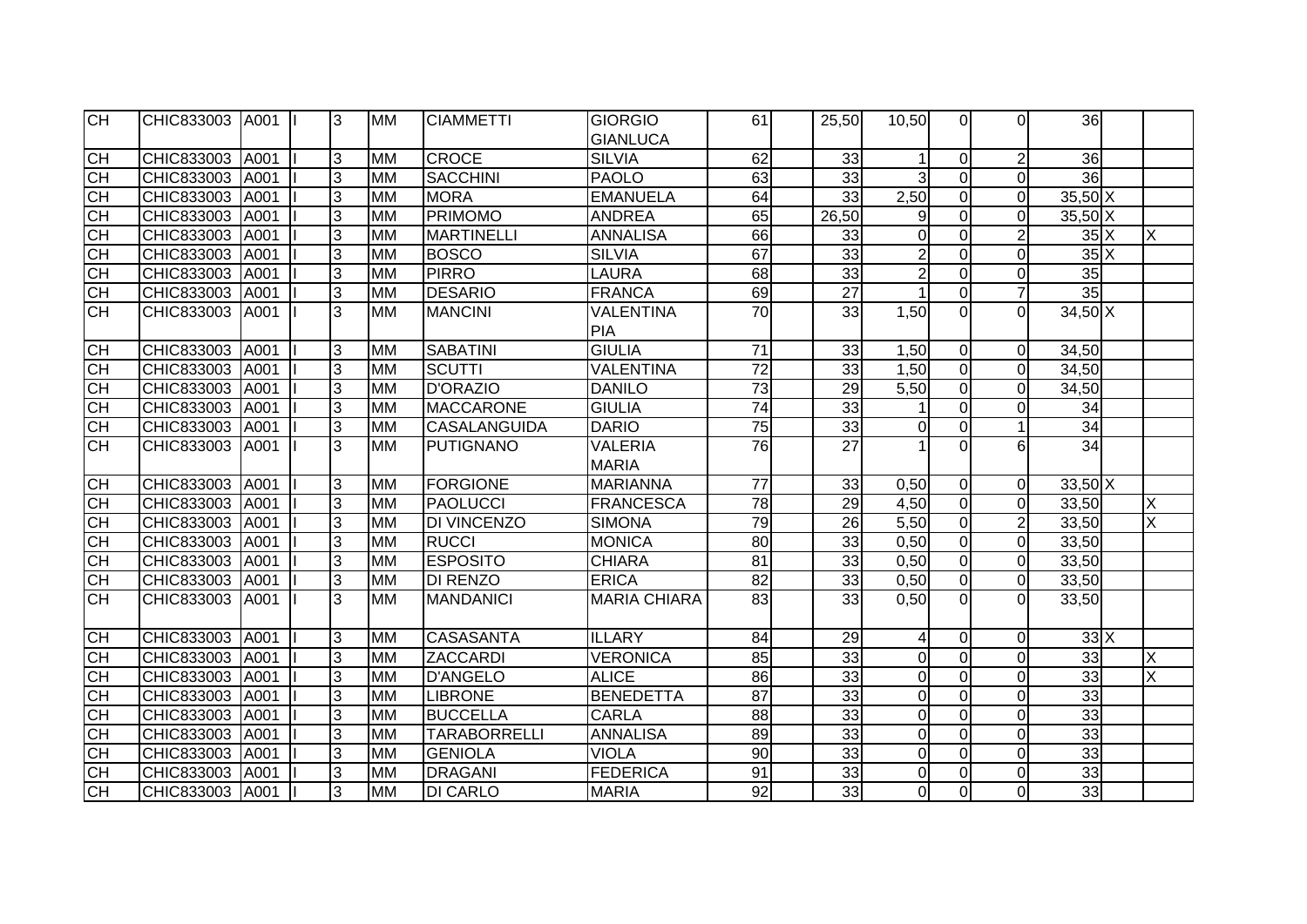| CH        | CHIC833003 | A001 | 3 | <b>MM</b> | <b>FEDELE</b>        | PIETRO MARIA                     | 93  | 33              | $\Omega$       | ΩI             | $\Omega$         | 33              |                |
|-----------|------------|------|---|-----------|----------------------|----------------------------------|-----|-----------------|----------------|----------------|------------------|-----------------|----------------|
| <b>CH</b> | CHIC833003 | A001 | 3 | <b>MM</b> | <b>PROFETA</b>       | <b>VALENTINA</b>                 | 94  | 33              | $\mathbf 0$    | $\overline{0}$ | $\overline{0}$   | 33              |                |
| <b>CH</b> | CHIC833003 | A001 | 3 | <b>MM</b> | <b>LEVANTE</b>       | <b>FABIO</b>                     | 95  | 33              | $\overline{0}$ | $\overline{0}$ | $\overline{0}$   | 33              |                |
| CH        | CHIC833003 | A001 | 3 | <b>MM</b> | <b>DI STEFANO</b>    | <b>RUBINIA</b>                   | 96  | 33              | $\mathbf 0$    | $\overline{0}$ | $\overline{0}$   | 33              |                |
| CН        | CHIC833003 | A001 | 3 | <b>MM</b> | <b>ORTOLANO</b>      | <b>NOEMI</b>                     | 97  | 33              | $\mathbf 0$    | $\overline{0}$ | $\Omega$         | 33              |                |
| <b>CH</b> | CHIC833003 | A001 | 3 | <b>MM</b> | <b>PALMIERI</b>      | <b>MARICA</b>                    | 98  | 33              | $\overline{0}$ | $\overline{0}$ | $\overline{0}$   | 33              |                |
| <b>CH</b> | CHIC833003 | A001 | 3 | <b>MM</b> | <b>TASCONE</b>       | <b>ROSSELLA</b>                  | 99  | 33              | $\overline{0}$ | $\overline{0}$ | $\overline{0}$   | 33              |                |
| <b>CH</b> | CHIC833003 | A001 | 3 | <b>MM</b> | <b>MONTEODORISIO</b> | <b>MICHELA</b>                   | 100 | 33              | $\overline{0}$ | $\overline{0}$ | $\overline{0}$   | 33              |                |
| <b>CH</b> | CHIC833003 | A001 | 3 | <b>MM</b> | <b>CORDISCO</b>      | <b>FRANCESCA</b>                 | 101 | 33              | $\mathbf 0$    | $\overline{0}$ | $\mathbf 0$      | 33              |                |
| <b>CH</b> | CHIC833003 | A001 | 3 | <b>MM</b> | <b>COLANTONIO</b>    | <b>SABRINA</b>                   | 102 | 26,50           | $\mathbf 0$    | $\overline{0}$ | $6 \overline{6}$ | $32,50$ X       |                |
| <b>CH</b> | CHIC833003 | A001 | 3 | <b>MM</b> | <b>PARETE</b>        | <b>TIZIANA</b><br><b>CARMELA</b> | 103 | 29              | 3              | $\Omega$       | $\Omega$         | 32              |                |
| CH        | CHIC833003 | A001 | 3 | <b>MM</b> | <b>MARINOZZI</b>     | <b>DIVINA</b>                    | 104 | 25              | 0,50           | $\overline{0}$ | $6 \mid$         | $31,50$ X       | X              |
| <b>CH</b> | CHIC833003 | A001 | 3 | <b>MM</b> | <b>TODISCO</b>       | <b>ALESSIA</b>                   | 105 | 29              | 2,50           | $\overline{0}$ | $\overline{0}$   | $31,50$ X       |                |
| CH        | CHIC833003 | A001 | 3 | <b>MM</b> | <b>RICCI</b>         | <b>MICHELE</b>                   | 106 | 19              | 6,50           | $\Omega$       | $6 \mid$         | 31,50           | Χ              |
| СH        | CHIC833003 | A001 | 3 | <b>MM</b> | <b>DEL BORRELLO</b>  | <b>MICAELA</b>                   | 107 | 29              | 2,50           | $\overline{0}$ | $\overline{0}$   | 31,50           |                |
| СH        | CHIC833003 | A001 | 3 | <b>MM</b> | <b>MISCIA</b>        | <b>FRANCESCA</b>                 | 108 | 29              | $\overline{2}$ | $\overline{0}$ | $\overline{0}$   | 31X             |                |
| <b>CH</b> | CHIC833003 | A001 | 3 | <b>MM</b> | D'ADAMO              | <b>LUCIA</b>                     | 109 | 25              | 6              | $\overline{0}$ | $\overline{0}$   | 31              |                |
| CH        | CHIC833003 | A001 | 3 | <b>MM</b> | <b>PIPINO</b>        | <b>ENRICO MARIA</b>              | 110 | 28,50           | $\overline{2}$ | $\Omega$       | $\Omega$         | 30,50           |                |
| <b>CH</b> | CHIC833003 | A001 | 3 | <b>MM</b> | PELLICCIA            | <b>MARA</b>                      | 111 | 28              | 2,50           | $\overline{0}$ | $\overline{0}$   | 30,50           |                |
| <b>CH</b> | CHIC833003 | A001 | 3 | <b>MM</b> | <b>DI CLEMENTE</b>   | <b>AMEDEA</b>                    | 112 | 22              | 8              | $\overline{0}$ | $\overline{0}$   | 30X             |                |
| <b>CH</b> | CHIC833003 | A001 | 3 | <b>MM</b> | <b>SFORZINI</b>      | <b>ALESSANDRA</b>                | 113 | 27              | $\mathbf 0$    | $\overline{0}$ | $\overline{3}$   | $30\text{X}$    |                |
| <b>CH</b> | CHIC833003 | A001 | 3 | <b>MM</b> | <b>MARINUCCI</b>     | <b>VITTORIA</b>                  | 114 | 29              | $\mathbf{1}$   | $\Omega$       | $\overline{0}$   | 30              |                |
| <b>CH</b> | CHIC833003 | A001 | 3 | <b>MM</b> | CATALDO              | <b>VALERIA</b>                   | 115 | 29              | $\mathbf{1}$   | $\overline{0}$ | $\overline{0}$   | 30 <sub>1</sub> |                |
| <b>CH</b> | CHIC833003 | A001 | 3 | <b>MM</b> | COCO                 | <b>SILVESTRE</b>                 | 116 | 25              | 4,50           | $\overline{0}$ | $\overline{0}$   | $29,50$ X       |                |
| <b>CH</b> | CHIC833003 | A001 | 3 | <b>MM</b> | <b>FANGIO</b>        | <b>DOMENICO</b>                  | 117 | $\overline{27}$ | 2,50           | $\overline{0}$ | $\overline{0}$   | $29,50$ X       |                |
| <b>CH</b> | CHIC833003 | A001 | 3 | <b>MM</b> | <b>CHIANESE</b>      | <b>MARIANGELA</b>                | 118 | 29              | 0,50           | $\Omega$       | $\Omega$         | $29,50$ X       |                |
|           |            |      |   |           |                      | <b>LUISA</b>                     |     |                 |                |                |                  |                 |                |
| <b>CH</b> | CHIC833003 | A001 | 3 | <b>MM</b> | <b>CINQUINA</b>      | <b>GRAZIELLA</b>                 | 119 | 29              | $\mathbf 0$    | $\Omega$       | $\Omega$         | $29$ $X$        |                |
| <b>CH</b> | CHIC833003 | A001 | 3 | <b>MM</b> | <b>SIMONE</b>        | LUISIANA                         | 120 | 29              | $\overline{0}$ | $\overline{0}$ | $\overline{0}$   | 29X             |                |
| <b>CH</b> | CHIC833003 | A001 | 3 | <b>MM</b> | DELL'OSO             | LUIGI                            | 121 | 29              | $\mathbf 0$    | $\overline{0}$ | $\mathbf 0$      | 29X             |                |
| СH        | CHIC833003 | A001 | 3 | <b>MM</b> | <b>MANZI</b>         | <b>CHIARA</b>                    | 122 | 29              | $\overline{0}$ | $\overline{0}$ | $\overline{0}$   | $29$ $X$        |                |
| СH        | CHIC833003 | A001 | 3 | <b>MM</b> | <b>NAGLIERI</b>      | <b>VALERIA</b>                   | 123 | 29              | $\mathbf 0$    | $\overline{0}$ | $\mathbf 0$      | 29              | X              |
| <b>CH</b> | CHIC833003 | A001 | 3 | <b>MM</b> | <b>PAOLIELLO</b>     | <b>VINCENZINA</b>                | 124 | $\overline{29}$ | 0              | $\overline{0}$ | $\overline{0}$   | 29              | $\overline{X}$ |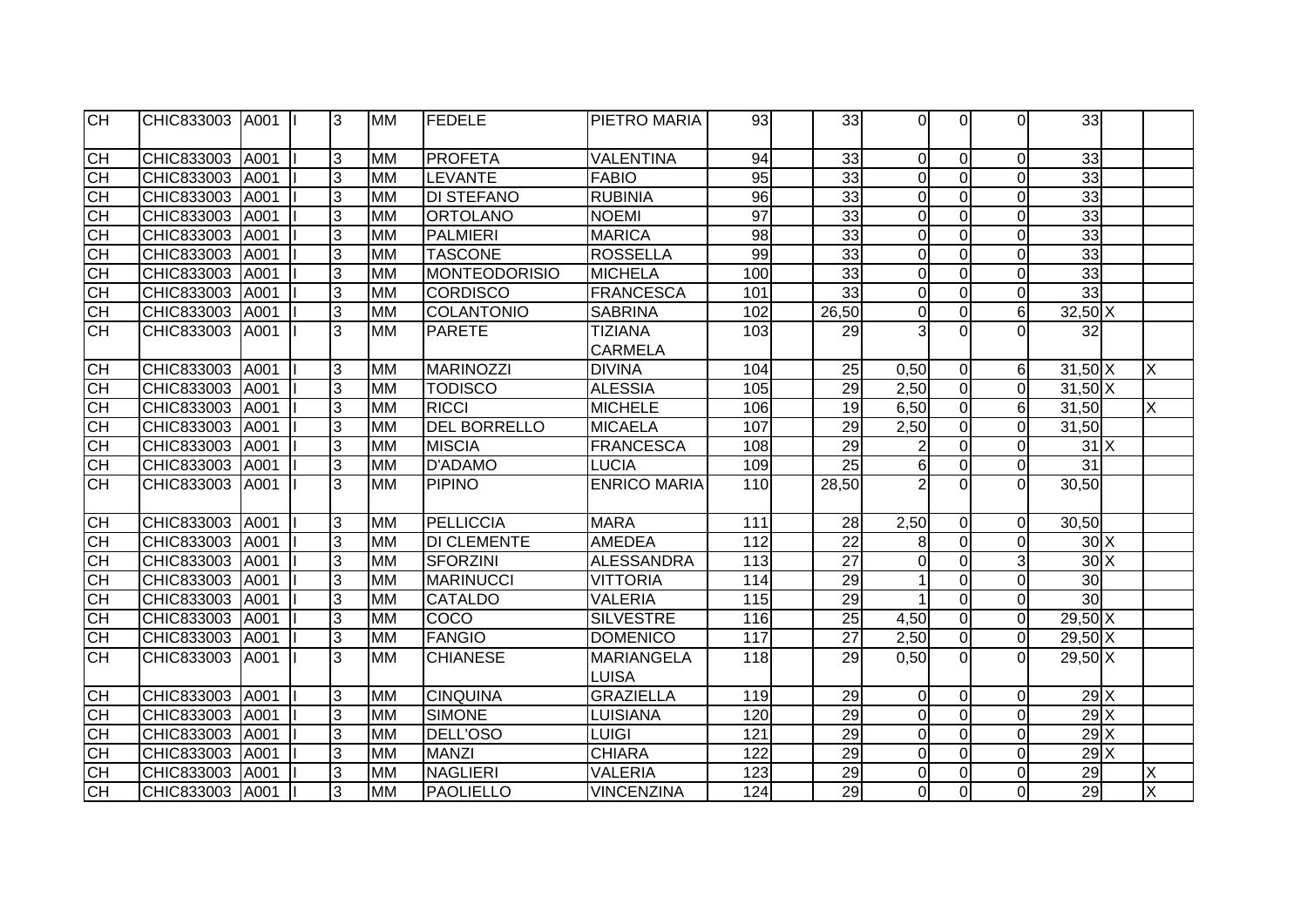| Я                | CHIC833003 A001 |      | 3 | <b>MM</b> | <b>DI DOMENICA</b> | <b>FABIANA</b>    | 125              | 29              | 0l               | $\Omega$       | $\overline{0}$ | 29              |   |
|------------------|-----------------|------|---|-----------|--------------------|-------------------|------------------|-----------------|------------------|----------------|----------------|-----------------|---|
| CH               | CHIC833003      | A001 | 3 | <b>MM</b> | <b>SIROLLI</b>     | <b>NICLA</b>      | 126              | 29              | $\overline{0}$   | $\overline{0}$ | $\Omega$       | 29              |   |
| CH               | CHIC833003      | A001 | 3 | <b>MM</b> | <b>MATASSA</b>     | <b>JESSICA</b>    | $\overline{127}$ | 29              | $\overline{0}$   | $\overline{0}$ | $\Omega$       | 29              |   |
| <b>CH</b>        | CHIC833003      | A001 | 3 | <b>MM</b> | <b>STEFANO</b>     | <b>CLARISSA</b>   | 128              | 29              | $\mathbf 0$      | $\overline{0}$ | $\Omega$       | $\overline{29}$ |   |
| E                | CHIC833003      | A001 | 3 | <b>MM</b> | <b>DI GIACINTO</b> | <b>ILARIA</b>     | 129              | $\overline{29}$ | $\overline{0}$   | $\mathbf 0$    | $\Omega$       | 29              |   |
| <b>CH</b>        | CHIC833003      | A001 | 3 | <b>MM</b> | <b>MENNA</b>       | <b>SARA</b>       | 130              | $\overline{29}$ | 0                | $\overline{0}$ | $\overline{0}$ | 29              |   |
| <b>CH</b>        | CHIC833003      | A001 | 3 | <b>MM</b> | <b>PLESCIA</b>     | <b>CINZIA</b>     | 131              | $\overline{29}$ | $\overline{0}$   | $\Omega$       | $\Omega$       | 29              |   |
|                  |                 |      |   |           |                    | <b>DONATELLA</b>  |                  |                 |                  |                |                |                 |   |
| CH               | CHIC833003      | A001 | 3 | <b>MM</b> | <b>VERNA</b>       | <b>ROSALBA</b>    | 132              | 29              | $\overline{0}$   | $\Omega$       | $\Omega$       | 29              |   |
| СH               | CHIC833003 A001 |      | 3 | <b>MM</b> | <b>VALLONE</b>     | <b>ALESSIA</b>    | 133              | 29              | $\boldsymbol{0}$ | $\Omega$       | $\Omega$       | 29              |   |
| СH               | CHIC833003      | A001 | 3 | <b>MM</b> | ROSANO'            | <b>VINCENZO</b>   | 134              | 29              | $\overline{0}$   | $\Omega$       | $\Omega$       | 29              |   |
| $\overline{C}$ H | CHIC833003 A001 |      | 3 | <b>MM</b> | <b>TUCCI</b>       | <b>FRANCESCA</b>  | 135              | 28,50           | $\overline{0}$   | $\overline{0}$ | $\overline{0}$ | 28,50           |   |
|                  | CHIC833003      | A001 | 3 | <b>MM</b> | <b>BASTI</b>       | <b>BENEDETTA</b>  | 136              | 28,50           | 0                | $\overline{0}$ | $\Omega$       | 28,50           |   |
| 공공               | CHIC833003      | A001 | 3 | <b>MM</b> | <b>MAMMETTI</b>    | <b>ROBERTA</b>    | 137              | 28,50           | $\mathbf 0$      | $\overline{0}$ | $\overline{0}$ | 28,50           |   |
| H                | CHIC833003      | A001 | 3 | <b>MM</b> | <b>DI MOLFETTA</b> | <b>NOEMI</b>      | 138              | 27              | 1,50             | $\mathbf 0$    | $\Omega$       | 28,50           |   |
| Е                | CHIC833003      | A001 | 3 | <b>MM</b> | <b>ROMANO</b>      | <b>RAFFAELLA</b>  | 139              | 28              | 0.50             | $\Omega$       | $\Omega$       | 28,50           |   |
| CH               | CHIC833003      | A001 | 3 | <b>MM</b> | <b>D'ANTONIO</b>   | <b>GIULIA</b>     | 140              | 26,50           | $\overline{c}$   | $\overline{0}$ | $\Omega$       | 28,50           |   |
| Е                | CHIC833003      | A001 | 3 | <b>MM</b> | <b>CICCHINI</b>    | <b>FRANCESCA</b>  | 141              | 28              | $\mathbf 0$      | $\overline{0}$ | $\Omega$       | $28$ $X$        |   |
| Е                | CHIC833003      | A001 | 3 | <b>MM</b> | <b>MORETTA</b>     | <b>GIULIO</b>     | 142              | 28              | 0                | $\overline{0}$ | $\Omega$       | $28$ $X$        | X |
| СH               | CHIC833003      | A001 | 3 | <b>MM</b> | <b>D'AURIZIO</b>   | <b>ALESSANDRA</b> | 143              | 28              | 0                | $\mathbf 0$    | $\Omega$       | $28$ $\times$   |   |
| <b>CH</b>        | CHIC833003      | A001 | 3 | <b>MM</b> | <b>MAGLIETTA</b>   | <b>JESSICA</b>    | 144              | $\overline{28}$ | $\mathbf 0$      | $\overline{0}$ | $\overline{0}$ | $28$ $\times$   |   |
| <b>CH</b>        | CHIC833003      | A001 | 3 | <b>MM</b> | <b>CALVANO</b>     | <b>CLAUDIA</b>    | 145              | 28              | $\overline{0}$   | $\overline{0}$ | $\overline{0}$ | 28              |   |
| <b>CH</b>        | CHIC833003      | A001 | 3 | <b>MM</b> | <b>CASERIO</b>     | <b>ROSSELLA</b>   | 146              | 28              | $\overline{0}$   | $\Omega$       | $\Omega$       | 28              |   |
|                  |                 |      |   |           |                    | <b>MARIA</b>      |                  |                 |                  |                |                |                 |   |
| СH               | CHIC833003      | A001 | 3 | <b>MM</b> | <b>ILARI</b>       | <b>MICHELE</b>    | 147              | 28              | $\overline{0}$   | $\mathbf 0$    | $\mathbf 0$    | 28              |   |
| <b>CH</b>        | CHIC833003 A001 |      | 3 | <b>MM</b> | <b>DI NOLA</b>     | PIERLUGI          | 148              | 28              | $\overline{0}$   | $\overline{0}$ | $\overline{0}$ | 28              |   |
| CH               | CHIC833003 A001 |      | 3 | <b>MM</b> | <b>LALLOPIZZI</b>  | <b>ERICA</b>      | 149              | 26,50           | 1,50             | $\overline{0}$ | $\overline{0}$ | 28              |   |
| CH               | CHIC833003      | A001 | 3 | <b>MM</b> | <b>CERICOLA</b>    | <b>ANNA</b>       | 150              | $\overline{28}$ | $\mathbf 0$      | $\Omega$       | $\overline{0}$ | 28              |   |
| СH               | CHIC833003      | A001 | 3 | <b>MM</b> | <b>D'ALTOCOLLE</b> | <b>GIANNICOLA</b> | 151              | $\overline{28}$ | $\overline{0}$   | $\overline{0}$ | $\Omega$       | 28              |   |
| <b>CH</b>        | CHIC833003      | A001 | 3 | <b>MM</b> | <b>MANCINONE</b>   | <b>RICCARDO</b>   | 152              | 27,50           | $\overline{0}$   | $\mathbf 0$    | $\Omega$       | 27,50 X         |   |
| CH               | CHIC833003      | A001 | 3 | <b>MM</b> | <b>VERZINO</b>     | <b>RAFFAELLA</b>  | 153              | 27,50           | $\mathbf 0$      | $\overline{0}$ | $\Omega$       | $27,50$ X       |   |
| CH               | CHIC833003      | A001 | 3 | <b>MM</b> | <b>DI PRIMIO</b>   | <b>ARMANDO</b>    | 154              | 26,50           | 1                | $\overline{0}$ | $\overline{0}$ | $27,50$ X       |   |
| CH               | CHIC833003      | A001 | 3 | <b>MM</b> | <b>AIELLO</b>      | <b>LUCA</b>       | 155              | 27              | 0,50             | $\overline{0}$ | $\Omega$       | $27,50$ X       |   |
| <b>CH</b>        | CHIC833003      | A001 | 3 | <b>MM</b> | <b>FRANCO</b>      | <b>FRANCESCO</b>  | 156              | 27,50           | 0                | $\overline{0}$ | $\overline{0}$ | 27,50           | X |
| <b>CH</b>        | CHIC833003      | A001 | 3 | <b>MM</b> | <b>CIRULLI</b>     | <b>FEDERICA</b>   | 157              | 27,50           | 0                | $\mathbf 0$    | $\Omega$       | 27,50           |   |
| SH               | CHIC833003      | A001 | 3 | <b>MM</b> | <b>DI PAOLO</b>    | <b>GLORIA</b>     | 158              | 27,50           | $\overline{0}$   | $\overline{0}$ | $\Omega$       | 27,50           |   |
|                  |                 |      |   |           |                    |                   |                  |                 |                  |                |                |                 |   |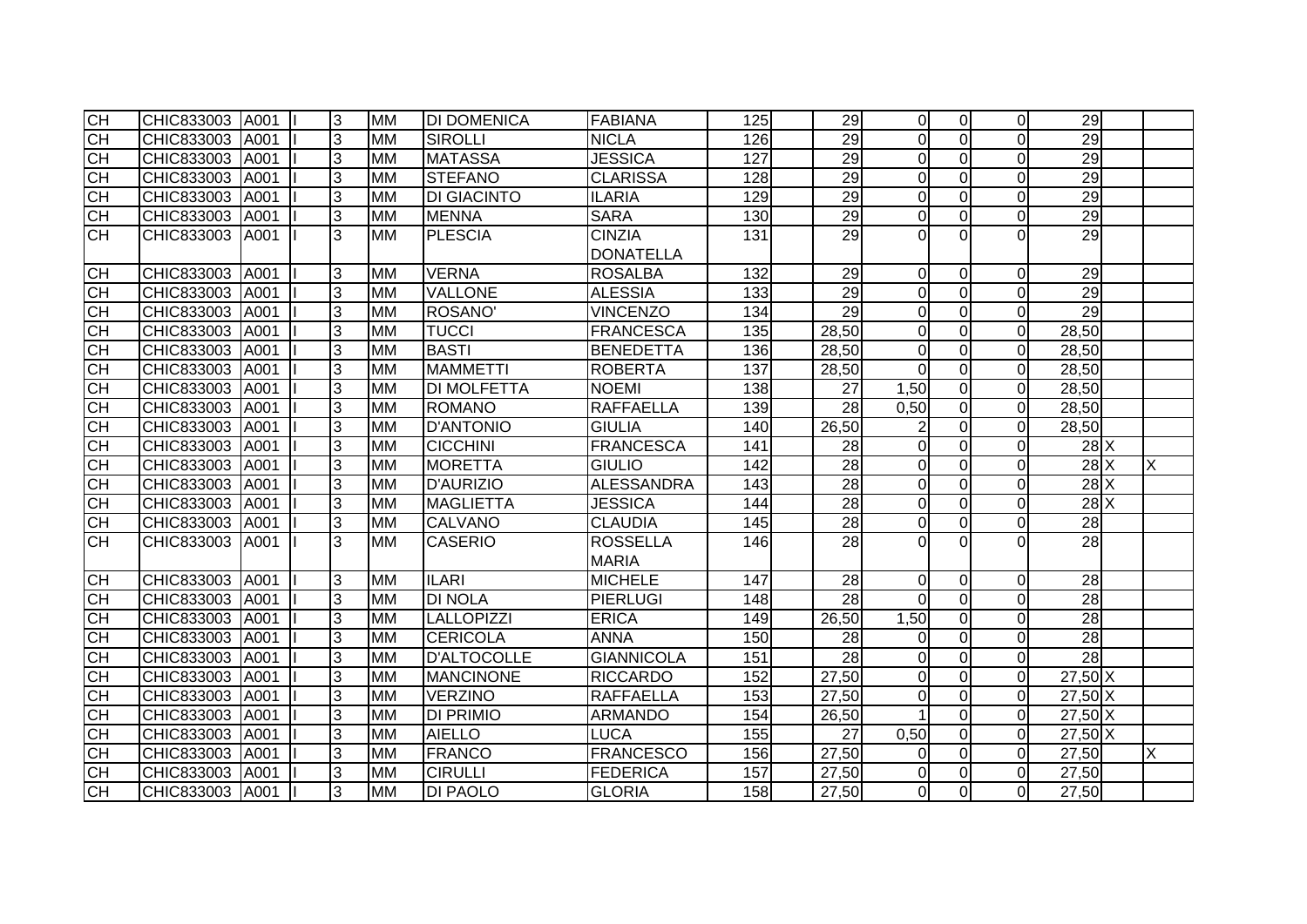| <b>CH</b> | CHIC833003 | A001 | 3 | <b>MM</b> | <b>LATTANZIO</b>   | <b>ROSALIA</b>      | 159 | 26,50           | 1                | $\overline{0}$ | $\overline{0}$ | 27,50                      |   |
|-----------|------------|------|---|-----------|--------------------|---------------------|-----|-----------------|------------------|----------------|----------------|----------------------------|---|
| CH        | CHIC833003 | A001 | 3 | <b>MM</b> | <b>SERAFINI</b>    | <b>FEDERICA</b>     | 160 | 26,50           |                  | $\Omega$       | $\Omega$       | $\overline{27,50}$         |   |
|           |            |      |   |           |                    | <b>DOMINIQUE</b>    |     |                 |                  |                |                |                            |   |
| <b>CH</b> | CHIC833003 | A001 | 3 | <b>MM</b> | <b>SCIARTILLI</b>  | <b>DOMENICO</b>     | 161 | 27,50           | $\overline{0}$   | $\overline{0}$ | $\overline{0}$ | 27,50                      |   |
| <b>CH</b> | CHIC833003 | A001 | 3 | <b>MM</b> | <b>CUSATO</b>      | <b>MARCO</b>        | 162 | 27              | 0,50             | $\overline{0}$ | $\overline{0}$ | 27,50                      |   |
| <b>CH</b> | CHIC833003 | A001 | 3 | <b>MM</b> | <b>LELLA</b>       | <b>RAFFAELLA</b>    | 163 | 27,50           | 0                | $\overline{0}$ | $\overline{0}$ | 27,50                      |   |
| <b>CH</b> | CHIC833003 | A001 | 3 | <b>MM</b> | <b>D'ANNIBALE</b>  | <b>MARIA LAURA</b>  | 164 | 27,50           | $\Omega$         | $\overline{0}$ | $\overline{0}$ | 27,50                      |   |
| <b>CH</b> | CHIC833003 | A001 | 3 | <b>MM</b> | <b>CARICHINO</b>   | <b>MARIANNA</b>     | 165 | 26              | 1,50             | $\overline{0}$ | $\overline{0}$ | 27,50                      |   |
| CH        | CHIC833003 | A001 | 3 | <b>MM</b> | <b>D'ELIA</b>      | <b>MARIA</b>        | 166 | $\overline{26}$ | 1,50             | $\Omega$       | $\Omega$       | 27,50                      |   |
|           |            |      |   |           |                    | <b>ANTONIETTA</b>   |     |                 |                  |                |                |                            |   |
| <b>CH</b> | CHIC833003 | A001 | 3 | <b>MM</b> | <b>FINI</b>        | <b>ANTONELLA</b>    | 167 | 27,50           | $\mathbf 0$      | $\overline{0}$ | $\overline{0}$ | 27,50                      |   |
| <b>CH</b> | CHIC833003 | A001 | 3 | <b>MM</b> | <b>SCHIVO</b>      | <b>MARIA GRAZIA</b> | 168 | 27              | 0,50             | $\overline{0}$ | $\overline{0}$ | 27,50                      |   |
|           |            |      |   |           |                    |                     |     |                 |                  |                |                |                            |   |
| <b>CH</b> | CHIC833003 | A001 | 3 | <b>MM</b> | <b>SCARINCI</b>    | <b>RENATO</b>       | 169 | 23              | 4                | $\overline{0}$ | $\overline{0}$ | $27$ $X$                   | X |
| CH        | CHIC833003 | A001 | 3 | <b>MM</b> | <b>DI SPALATRO</b> | <b>ANNA</b>         | 170 | $\overline{27}$ | $\Omega$         | $\overline{0}$ | $\overline{0}$ | 27X                        |   |
| H         | CHIC833003 | A001 | 3 | <b>MM</b> | <b>RUSPONI</b>     | <b>MANUELA</b>      | 171 | 26,50           | 0,50             | $\overline{0}$ | $\overline{0}$ | 27                         |   |
| CH        | CHIC833003 | A001 | 3 | <b>MM</b> | <b>CANTARINI</b>   | <b>GIAN FILIPPO</b> | 172 | 24              | 3                | $\overline{0}$ | $\overline{0}$ | 27                         |   |
| <b>CH</b> | CHIC833003 | A001 | 3 | <b>MM</b> | LEMME              | <b>ROBERTO</b>      | 173 | 25              | 1,50             | $\overline{0}$ | $\overline{0}$ | $26,50$ X                  |   |
| <b>CH</b> | CHIC833003 | A001 | 3 | <b>MM</b> | <b>ESPOSTO</b>     | <b>NICOLA</b>       | 174 | 26,50           | $\Omega$         | $\overline{0}$ | $\overline{0}$ | $26,50$ X                  |   |
| <b>CH</b> | CHIC833003 | A001 | 3 | <b>MM</b> | <b>CARAVAGGIO</b>  | <b>DONATELLA</b>    | 175 | 26,50           | $\mathbf 0$      | $\overline{0}$ | $\overline{0}$ | $26,50\overline{\text{X}}$ |   |
| CH        | CHIC833003 | A001 | 3 | <b>MM</b> | <b>D'AMBROSIO</b>  | <b>MELISSA</b>      | 176 | 26,50           | $\overline{0}$   | $\overline{0}$ | $\overline{0}$ | 26,50                      |   |
| <b>CH</b> | CHIC833003 | A001 | 3 | <b>MM</b> | <b>PIRRO</b>       | <b>LOREDANA</b>     | 177 | 26              | 0,50             | $\overline{0}$ | $\overline{0}$ | 26,50                      |   |
| <b>CH</b> | CHIC833003 | A001 | 3 | <b>MM</b> | <b>PASTUCCI</b>    | <b>ANTONIO</b>      | 178 | 26              | 0,50             | $\overline{0}$ | $\overline{0}$ | 26,50                      |   |
| CH        | CHIC833003 | A001 | 3 | <b>MM</b> | <b>D'ERMILIO</b>   | <b>MARIO</b>        | 179 | 26,50           | $\boldsymbol{0}$ | $\overline{0}$ | $\overline{0}$ | 26,50                      |   |
| <b>CH</b> | CHIC833003 | A001 | 3 | <b>MM</b> | <b>PIERMATTEI</b>  | <b>KATIA</b>        | 180 | 26,50           | $\mathbf 0$      | $\overline{0}$ | $\overline{O}$ | 26,50                      |   |
| <b>CH</b> | CHIC833003 | A001 | 3 | <b>MM</b> | <b>BOMBA</b>       | <b>MARIA</b>        | 181 | 26              | $\Omega$         | $\Omega$       | $\Omega$       | $26$ X                     |   |
|           |            |      |   |           |                    | <b>DOMENICA</b>     |     |                 |                  |                |                |                            |   |
| CH        | CHIC833003 | A001 | 3 | <b>MM</b> | <b>LEONE</b>       | <b>ALICE</b>        | 182 | $\overline{26}$ | $\boldsymbol{0}$ | $\overline{0}$ | $\overline{0}$ | $\overline{26}$            |   |
| <b>CH</b> | CHIC833003 | A001 | 3 | <b>MM</b> | <b>SANTORO</b>     | <b>CATERINA</b>     | 183 | $\overline{26}$ | $\mathbf 0$      | $\overline{0}$ | $\overline{0}$ | $\overline{26}$            |   |
| <b>CH</b> | CHIC833003 | A001 | 3 | <b>MM</b> | DI GIOVANNELLA     | <b>NADIA</b>        | 184 | $\overline{25}$ |                  | $\overline{0}$ | $\overline{0}$ | 26                         |   |
| <b>CH</b> | CHIC833003 | A001 | 3 | <b>MM</b> | <b>TAURINO</b>     | <b>PARIDE</b>       | 185 | $\overline{24}$ | 1,50             | $\Omega$       | $\Omega$       | $25,50$ X                  | X |
|           |            |      |   |           |                    | <b>ANTONIO</b>      |     |                 |                  |                |                |                            |   |
| <b>CH</b> | CHIC833003 | A001 | 3 | <b>MM</b> | <b>CAMPITELLI</b>  | <b>GIUSEPPE</b>     | 186 | 25,50           | 0                | $\overline{0}$ | $\Omega$       | $25,50$ X                  |   |
| <b>CH</b> | CHIC833003 | A001 | 3 | <b>MM</b> | <b>DEL MONACO</b>  | <b>PAOLA</b>        | 187 | 25,50           | $\mathbf 0$      | $\overline{0}$ | $\Omega$       | $25,50$ X                  |   |
| <b>CH</b> | CHIC833003 | A001 | 3 | <b>MM</b> | <b>SCIARRETTA</b>  | <b>EMANUELA</b>     | 188 | 25,50           | 0                | $\overline{0}$ | $\overline{0}$ | 25,50                      |   |
| <b>CH</b> | CHIC833003 | A001 | 3 | <b>MM</b> | <b>ROSSANO</b>     | <b>ANDREA</b>       | 189 | 23              | 2,50             | $\overline{0}$ | $\overline{0}$ | 25,50                      |   |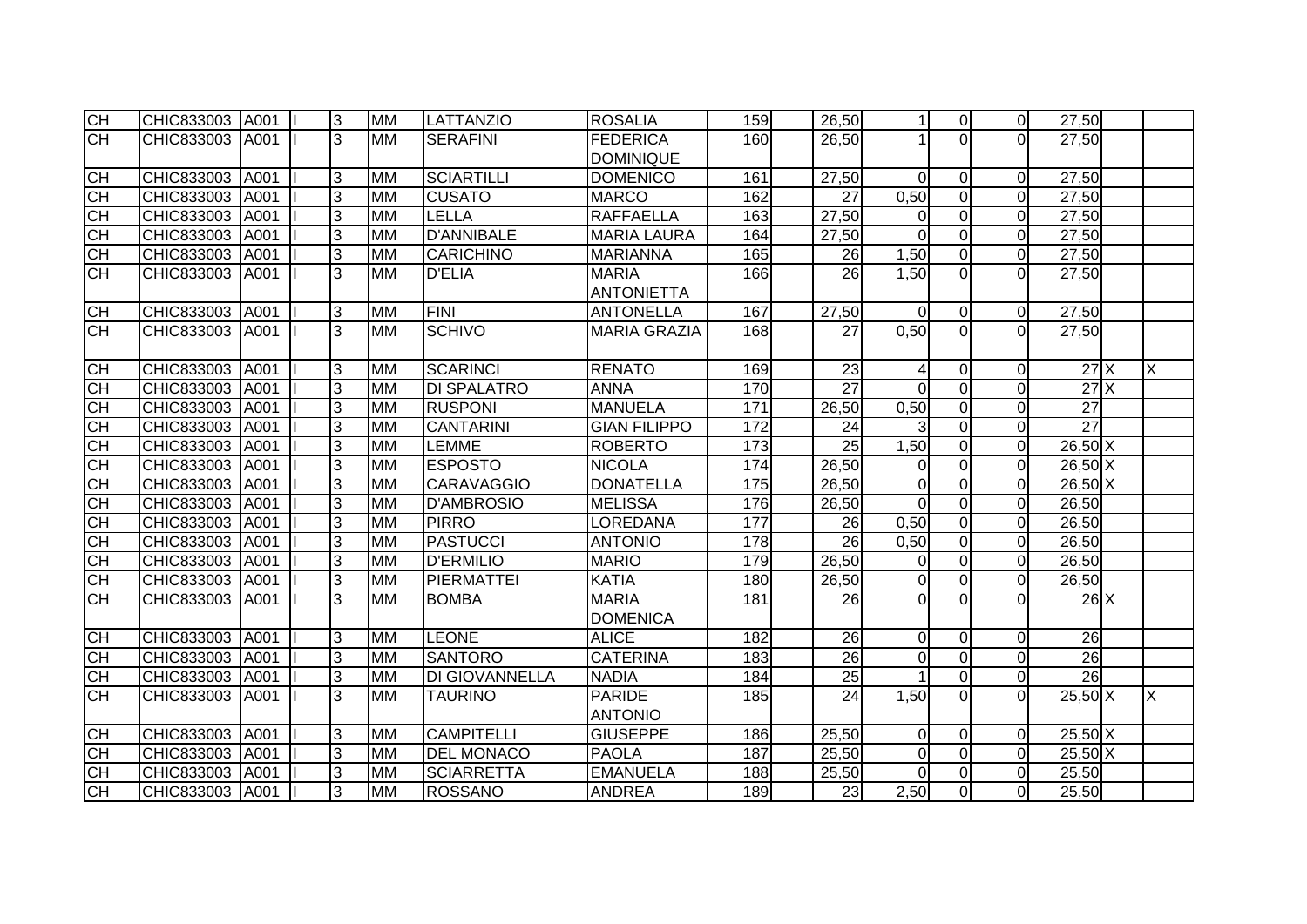| E                | CHIC833003 | A001 | 3 | <b>MM</b> | <b>RICCI</b>       | <b>TIZIANA</b>     | 190              | 25,50 |                 | $\overline{0}$   | $\overline{0}$ | $\Omega$       | 25,50           |   |
|------------------|------------|------|---|-----------|--------------------|--------------------|------------------|-------|-----------------|------------------|----------------|----------------|-----------------|---|
| $\overline{CH}$  | CHIC833003 | A001 | 3 | <b>MM</b> | <b>MARCHESANI</b>  | <b>VERONICA</b>    | 191              | 25,50 |                 | $\overline{0}$   | $\overline{0}$ | $\Omega$       | 25,50           |   |
| CH               | CHIC833003 | A001 | 3 | <b>MM</b> | <b>TOTTA</b>       | <b>MYRIAM</b>      | 192              | 25,50 |                 | 0                | $\overline{0}$ | $\Omega$       | 25,50           |   |
| <b>CH</b>        | CHIC833003 | A001 | 3 | <b>MM</b> | <b>PALERMO</b>     | <b>SIMONA</b>      | 193              |       | 22              | $\mathbf 1$      | $\overline{0}$ | $\overline{2}$ | $25\text{X}$    |   |
| E                | CHIC833003 | A001 | 3 | <b>MM</b> | VACCARO            | <b>MICHELE</b>     | 194              |       | 24              | 1                | $\mathbf 0$    | $\Omega$       | 25              |   |
| <b>CH</b>        | CHIC833003 | A001 | 3 | <b>MM</b> | <b>MARINELLI</b>   | <b>ELISA</b>       | 195              |       | $\overline{25}$ | $\overline{0}$   | $\overline{0}$ | $\mathbf 0$    | 25              |   |
| CH               | CHIC833003 | A001 | 3 | <b>MM</b> | <b>SPAGNOLI</b>    | <b>DANIELA</b>     | 196              |       | $\overline{24}$ | $\mathbf{1}$     | $\Omega$       | $\overline{0}$ | 25              |   |
| CH               | CHIC833003 | A001 | 3 | <b>MM</b> | <b>DI VITO</b>     | <b>DANIELE</b>     | 197              |       | $\overline{25}$ | $\mathbf 0$      | $\overline{0}$ | $\overline{0}$ | $\overline{25}$ |   |
| <b>CH</b>        | CHIC833003 | A001 | 3 | <b>MM</b> | COSTANZO           | <b>DARIO</b>       | 198              |       | $\overline{25}$ | $\mathbf 0$      | $\overline{0}$ | $\Omega$       | 25              |   |
| СH               | CHIC833003 | A001 | 3 | <b>MM</b> | <b>CUCCULELLI</b>  | <b>PAOLO</b>       | 199              | 24,50 |                 | $\boldsymbol{0}$ | $\mathbf 0$    | $\Omega$       | 24,50 X         | X |
| $\overline{CH}$  | CHIC833003 | A001 | 3 | <b>MM</b> | <b>SECCIA</b>      | VALENTINA          | 200              | 24,50 |                 | $\Omega$         | $\Omega$       | $\Omega$       | 24,50 X         |   |
| $\overline{C}$ H | CHIC833003 | A001 | 3 | <b>MM</b> | MENABUONI          | <b>FRANCESCA</b>   | 201              |       | 24              | 0,50             | $\overline{0}$ | $\overline{0}$ | 24,50           |   |
| 공공               | CHIC833003 | A001 | 3 | <b>MM</b> | <b>GIANGIULIO</b>  | <b>JESSICA</b>     | 202              | 24,50 |                 | 0                | $\overline{0}$ | $\overline{0}$ | 24,50           |   |
|                  | CHIC833003 | A001 | 3 | <b>MM</b> | <b>CANUTI</b>      | <b>LAURA</b>       | 203              | 24,50 |                 | $\mathbf 0$      | $\overline{0}$ | $\overline{0}$ | 24,50           |   |
| CH               | CHIC833003 | A001 | 3 | <b>MM</b> | <b>LUCIANI</b>     | <b>MASSIMO</b>     | 204              | 24,50 |                 | $\overline{0}$   | $\mathbf 0$    | $\overline{0}$ | 24,50           |   |
| СH               | CHIC833003 | A001 | 3 | <b>MM</b> | <b>DEL RE</b>      | CARLO              | 205              | 23,50 |                 | 0,50             | $\Omega$       |                | 24X             | X |
|                  |            |      |   |           |                    | <b>FILIPPO</b>     |                  |       |                 |                  |                |                |                 |   |
| CH               | CHIC833003 | A001 | 3 | <b>MM</b> | <b>D'AUSILIO</b>   | <b>FRANCESCA</b>   | 206              |       | 24              | $\overline{0}$   | $\mathbf 0$    | $\mathbf 0$    | 24X             |   |
| <b>CH</b>        | CHIC833003 | A001 | 3 | <b>MM</b> | <b>MINADEO</b>     | <b>MARIATERESA</b> | 207              |       | 23              | 1                | $\Omega$       | $\Omega$       | 24X             |   |
|                  |            |      |   |           |                    |                    |                  |       |                 |                  |                |                |                 |   |
| <b>CH</b>        | CHIC833003 | A001 | 3 | <b>MM</b> | <b>CICCHITTI</b>   | <b>ANTONIO</b>     | 208              |       | 24              | $\overline{0}$   | $\overline{0}$ | $\Omega$       | 24              |   |
| <b>CH</b>        | CHIC833003 | A001 | 3 | <b>MM</b> | <b>MASCIA</b>      | <b>FRANCA</b>      | 209              |       | 24              | $\overline{0}$   | $\overline{0}$ | $\overline{0}$ | 24              |   |
| <b>CH</b>        | CHIC833003 | A001 | 3 | <b>MM</b> | <b>BLASIZZA</b>    | <b>SERENA</b>      | 210              |       | 24              | $\Omega$         | $\overline{0}$ | $\overline{0}$ | 24              |   |
| CH               | CHIC833003 | A001 | 3 | <b>MM</b> | <b>DI SABATINO</b> | <b>FRANCESCO</b>   | 211              | 22,50 |                 | 1,50             | $\overline{0}$ | $\overline{0}$ | 24              |   |
| CH               | CHIC833003 | A001 | 3 | <b>MM</b> | <b>D'URBANO</b>    | <b>ROMEO</b>       | 212              |       | 23              | 1                | $\mathbf 0$    | $\mathbf 0$    | 24              |   |
| <b>CH</b>        | CHIC833003 | A001 | 3 | <b>MM</b> | <b>DAMIANI</b>     | <b>LUCA</b>        | 213              |       | 24              | 0                | $\Omega$       | $\Omega$       | 24              |   |
|                  |            |      |   |           |                    | <b>FRANCESCO</b>   |                  |       |                 |                  |                |                |                 |   |
| СH               | CHIC833003 | A001 | 3 | <b>MM</b> | <b>VALENTINI</b>   | <b>DINA</b>        | 214              |       | $\overline{24}$ | $\overline{0}$   | $\overline{0}$ | $\overline{0}$ | $\overline{24}$ |   |
| СH               | CHIC833003 | A001 | 3 | <b>MM</b> | <b>FALCONIO</b>    | <b>PAOLA</b>       | 215              |       | $\overline{19}$ | $\overline{5}$   | $\overline{0}$ | $\overline{0}$ | 24              |   |
| <b>CH</b>        | CHIC833003 | A001 | 3 | <b>MM</b> | <b>D'ADDARIO</b>   | <b>MARIA PIA</b>   | 216              | 23,50 |                 | $\mathbf 0$      | $\mathbf 0$    | $\Omega$       | $23,50$ X       |   |
| <b>CH</b>        | CHIC833003 | A001 | 3 | <b>MM</b> | <b>TADDEO</b>      | <b>KATIA</b>       | $\overline{217}$ |       | 22              | 1,50             | $\overline{0}$ | $\Omega$       | $23,50$ X       |   |
| CH               | CHIC833003 | A001 | 3 | <b>MM</b> | <b>REALE</b>       | <b>ANNA</b>        | 218              | 23,50 |                 | 0                | $\overline{0}$ | $\overline{0}$ | 23,50           | X |
| CH               | CHIC833003 | A001 | 3 | <b>MM</b> | <b>STANISCIA</b>   | <b>MIRCO</b>       | 219              | 22,50 |                 | 1                | $\overline{0}$ | $\Omega$       | 23,50           |   |
| <b>CH</b>        | CHIC833003 | A001 | 3 | <b>MM</b> | <b>DI GREGORIO</b> | <b>FEDORA</b>      | 220              | 22,50 |                 | $\mathbf 1$      | $\overline{0}$ | $\overline{0}$ | 23,50           |   |
| <b>CH</b>        | CHIC833003 | A001 | 3 | <b>MM</b> | <b>VALENTINI</b>   | LUIGI              | 221              | 23,50 |                 | $\boldsymbol{0}$ | $\mathbf 0$    | $\Omega$       | 23,50           |   |
| СH               | CHIC833003 | A001 | 3 | <b>MM</b> | <b>RACANO</b>      | <b>GIAMMARIA</b>   | 222              |       | 23              | $\overline{0}$   | $\overline{0}$ | $\Omega$       | 23              |   |
|                  |            |      |   |           |                    |                    |                  |       |                 |                  |                |                |                 |   |